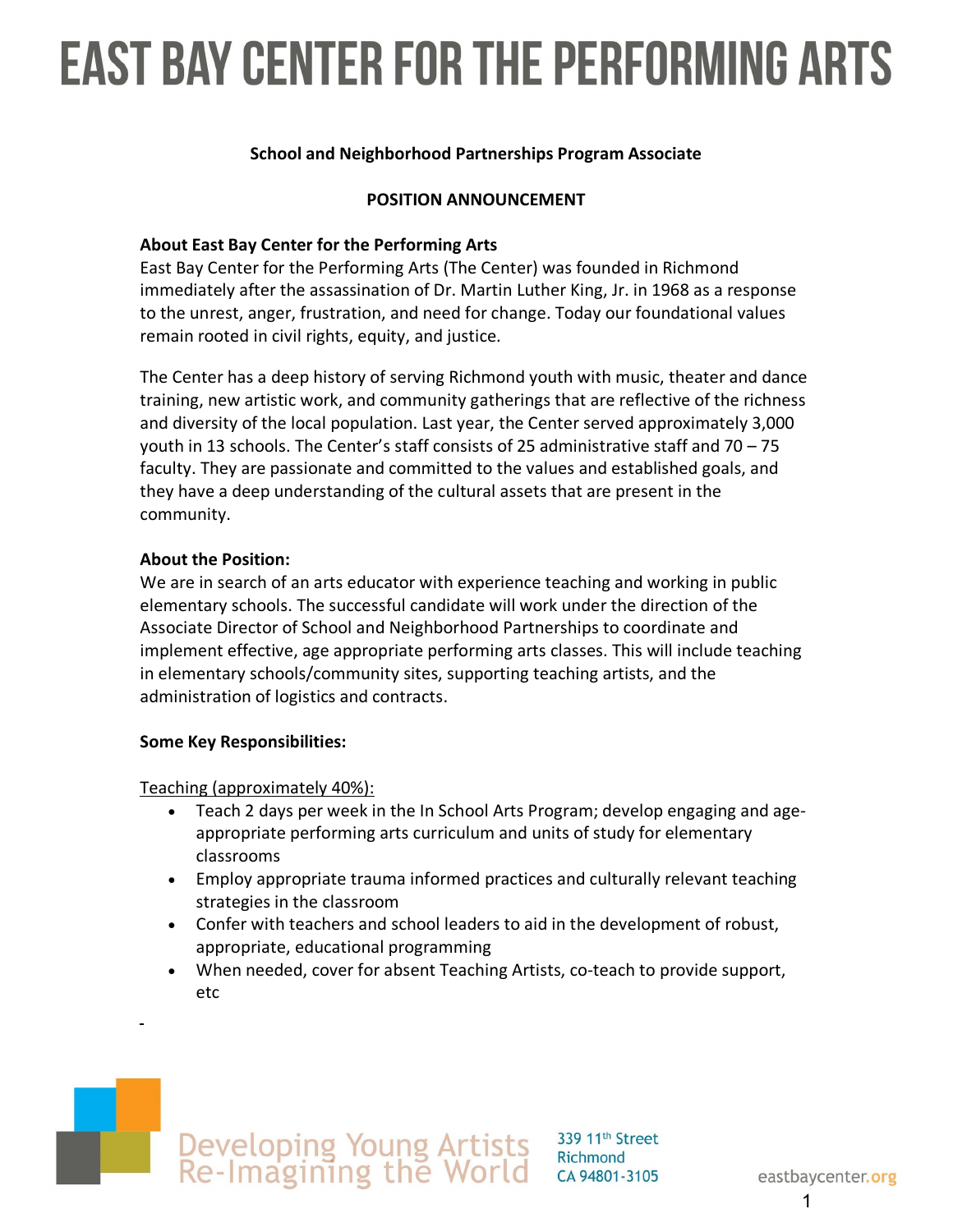# **EAST BAY CENTER FOR THE PERFORMING ARTS**

#### Program Coordination: (approximately 60%)

- Support Teaching Artists and School Partnerships Department in developing global, age appropriate, music/performing arts curricula for elementary classrooms
- Observe, model, and provide feedback to Teaching Artists when appropriate
- Provide logistical and administrative oversight for program activities (class schedules including make-ups and cancellations, guest artist visits, staff meetings, assemblies, etc.)
- Coordinate and document in school performing arts daily schedules and yearlong calendar (communicate with schools and Teaching Artists regarding changes)
- Support Teaching Artists in appropriately documenting their lessons when needed
- Coordinate student's performances with Teaching Artists, Center staff, and school staff
- Support the planning and execution of meetings/professional development for Teaching Artists
- Assist in tracking programmatic expenses and documenting program activities
- Additional support as needed to support the mission and goals of the Center

Measurable Goals include: Greater artistic progress among students, increased levels of satisfaction from principals and classroom teachers, accurate and timely coordination and program reporting and documentation.

#### **Requirements and Qualifications:**

- Minimum of three (3) years of experience working with children and youth in elementary school settings teaching the arts;
- Experience working with classroom teachers and Teaching Artists;
- Passion for performing arts and high-level proficiency of artistry;
- Experience working in under-resourced communities in socio-economic, racial and culturally diverse settings;
- Ability to effectively manage large groups of students;
- Experience coordinating assemblies and performances;
- Proven ability to work with children in a caring and respectful manner in order to create a joyful, caring classroom environment;
- Humility, strong work ethic, sense of humor, collaborative nature, and a can-do attitude;
- All EBCPA employees must be vaccinated against COVID-19

# **Required Skills and Abilities:**

• Excellent verbal and written communication skills.



2